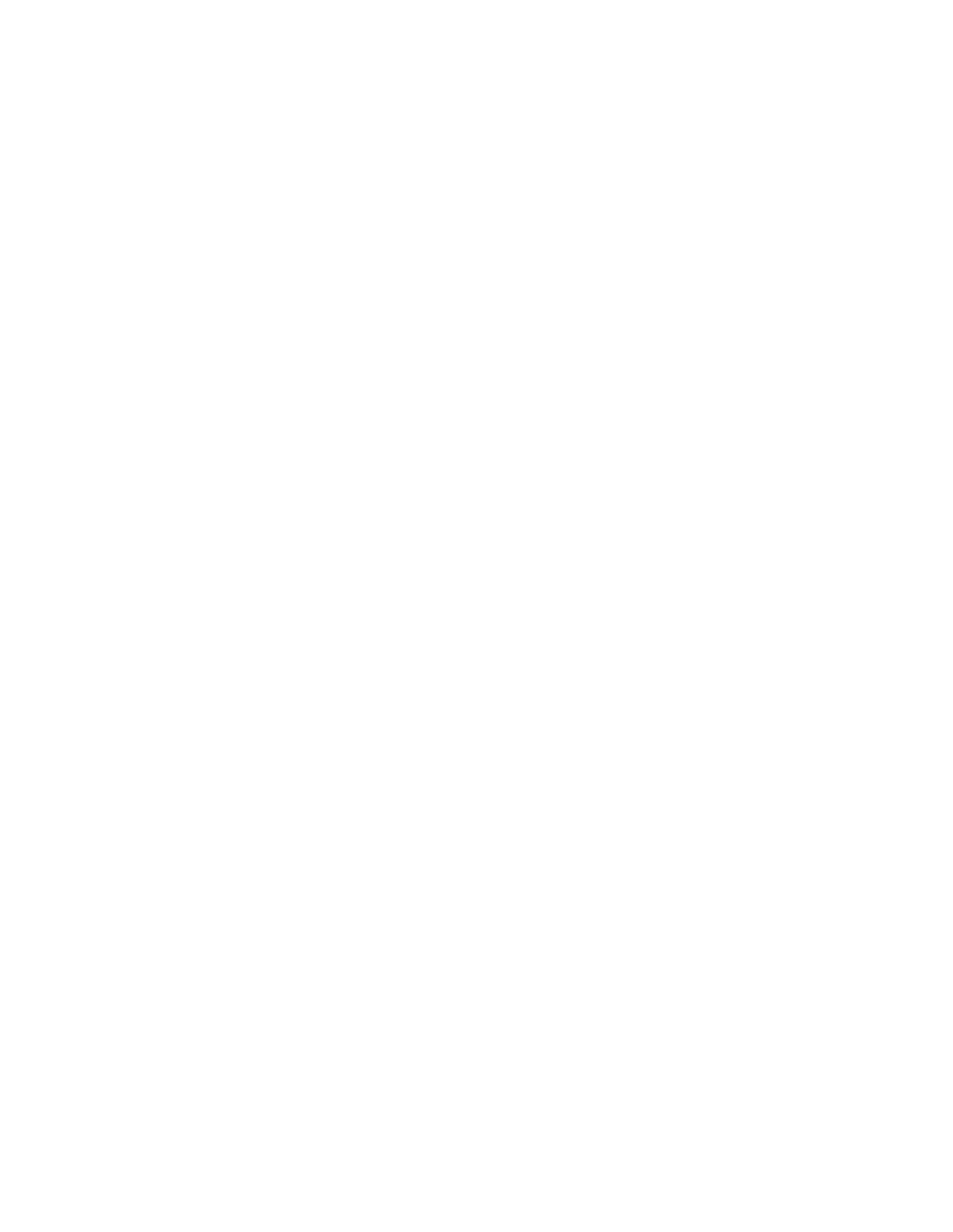## **Appendix A: 1992-2004 Presidential General Election Percentage of Popular Vote Received by State (Democratic/Republican Nominees)**

|                                       |                  | 2004             |                    | 2000           | 1996               |                | 1992           |                |  |  |
|---------------------------------------|------------------|------------------|--------------------|----------------|--------------------|----------------|----------------|----------------|--|--|
| <b>STATE</b>                          | <b>KERRY</b>     | <b>BUSH</b>      | GORE               | <b>BUSH</b>    | <b>CLINTON</b>     | <b>DOLE</b>    | <b>CLINTON</b> | <b>BUSH</b>    |  |  |
|                                       | (D)              | (R)              | (D)                | (R)            | (D)                | (R)            | (D)            | (R)            |  |  |
| Alabama                               | 36.84%           | 62.46%           | 41.57              | 56.48          | 43.16              | 50.12          | 40.88          | 47.64          |  |  |
| Alaska                                | 35.52%           | 61.07%           | 27.67              | 58.62          | 33.27              | 50.80          | 30.29          | 39.46          |  |  |
| Arizona                               | 44.40%           | 54.87%           | 44.73              | 51.02          | 46.52              | 44.29          | 36.52          | 38.47          |  |  |
| <b>Arkansas</b>                       | 44.55%           | 54.31%           | 45.86              | 51.31          | 53.74              | 36.80          | 53.21          | 35.48          |  |  |
| California                            | 54.30%           | 44.36%           | 53.45              | 41.65          | 51.10              | 38.21          | 46.01          | 32.61          |  |  |
| Colorado                              | 47.02%           | 51.69%           | 42.39              | 50.75          | 44.43              | 45.80          | 40.13          | 35.87          |  |  |
| Connecticut                           | 54.31%           | 43.95%           | 55.91              | 38.44          | 52.83              | 34.69          | 42.21          | 35.78          |  |  |
| <b>Delaware</b>                       | 53.35%           | 45.75%           | 54.96              | 41.90          | 51.82              | 36.58          | 43.51          | 35.31          |  |  |
| D.C.                                  | 89.18%           | 9.34%            | 85.16              | 8.95           | 85.19              | 9.34           | 84.64          | 9.10           |  |  |
| Florida                               | 47.09%           | 52.10%           | 48.84              | 48.85          | 48.02              | 42.32          | 39.00          | 40.89          |  |  |
| Georgia                               | 41.37%           | 57.97%           | 42.98              | 54.67          | 45.84              | 47.01          | 43.47          | 42.88          |  |  |
| Hawaii                                | 54.01%           | 45.26%           | 55.79              | 37.46          | 56.93              | 31.64          | 48.09          | 36.70          |  |  |
| Idaho                                 | 30.26%           | 68.38%           | 27.64              | 67.17          | 33.64              | 52.18          | 28.42          | 42.03          |  |  |
| <b>Illinois</b><br>Indiana            | 54.82%<br>39.26% | 44.48%<br>59.94% | 54.60<br>41.01     | 42.58          | 54.31<br>41.55     | 36.81          | 48.58<br>36.79 | 34.34          |  |  |
|                                       | 49.23%           | 49.90%           | 48.54              | 56.65<br>48.22 | 50.26              | 47.13<br>39.92 | 43.28          | 42.91<br>37.27 |  |  |
| Iowa                                  | 36.62%           | 62.00%           | 37.24              | 58.04          | 36.08              | 54.29          | 33.74          | 38.88          |  |  |
| Kansas                                | 39.69%           |                  | 41.37              |                | 45.84              | 44.88          | 44.55          | 41.34          |  |  |
| Kentucky<br>Louisiana                 | 42.22%           | 59.55%<br>56.72% | 44.88              | 56.50<br>52.55 | 52.01              | 39.94          | 45.58          | 40.97          |  |  |
| <b>Maine</b>                          | 53.57%           | 44.58%           | 49.09              | 43.97          | 51.62              | 30.76          | 38.76          | 30.39          |  |  |
| <b>Maryland</b>                       | 55.91%           | 42.93%           | 56.57              | 40.18          | 54.25              | 38.27          | 49.80          | 35.62          |  |  |
| <b>Massachusetts</b>                  | 61.94%           | 36.78%           | 59.80              | 32.50          | 61.47              | 28.08          | 47.54          | 29.02          |  |  |
| Michigan                              | 51.23%           | 47.81%           | 51.28              | 46.15          | 51.69              | 38.48          | 43.77          | 36.38          |  |  |
| Minnesota                             | 51.09%           | 47.61%           | 47.90              | 45.50          | 51.10              | 34.96          | 43.48          | 31.85          |  |  |
| Mississippi                           | 39.76%           | 59.45%           | 40.70              | 57.62          | 44.08              | 49.21          | 40.77          | 49.68          |  |  |
| Missouri                              | 46.10%           | 53.30%           | $\overline{47.08}$ | 50.42          | 47.54              | 41.24          | 44.07          | 33.92          |  |  |
| Montana                               | 38.57%           | 59.07%           | 33.36              | 58.44          | 41.23              | 44.11          | 37.63          | 35.12          |  |  |
| Nebraska                              | 32.68%           | 65.90%           | 33.25              | 62.24          | 34.95              | 53.66          | 29.40          | 46.58          |  |  |
| Nevada                                | 47.88%           | 50.47%           | 45.98              | 49.52          | 43.93              | 42.91          | 37.36          | 34.73          |  |  |
| <b>New Hampshire</b>                  | 50.24%           | 48.87%           | 46.80              | 48.07          | 49.32              | 39.37          | 38.86          | 37.64          |  |  |
| <b>New Jersey</b>                     | 52.92%           | 46.24%           | $\frac{1}{56.12}$  | 40.29          | 53.72              | 35.86          | 42.95          | 40.58          |  |  |
| <b>New Mexico</b>                     | 49.05%           | 49.84%           | 47.91              | 47.85          | 49.18              | 41.86          | 45.90          | 37.34          |  |  |
| <b>New York</b>                       | 58.37%           | 40.08%           | 60.21              | 35.23          | 59.47              | 30.61          | 49.72          | 33.88          |  |  |
| <b>North Carolina</b>                 | 43.58%           | 56.02%           | 43.20              | 56.03          | 44.04              | 48.73          | 42.65          | 43.44          |  |  |
| North Dakota                          | 35.50%           | 62.86%           | 33.06              | 60.66          | 40.13              | 46.94          | 32.18          | 44.22          |  |  |
| Ohio                                  | 48.71%           | 50.81%           | 46.46              | 49.97          | 47.38              | 41.02          | 40.18          | 38.35          |  |  |
| Oklahoma                              | 34.43%           | 65.57%           | 38.43              | 60.31          | $\overline{40.45}$ | 48.26          | 34.02          | 42.64          |  |  |
| Oregon                                | 51.35%           | 47.19%           | 46.96              | 46.52          | 47.15              | 39.06          | 42.48          | 32.53          |  |  |
| Pennsylvania                          | 50.92%           | 48.42%           | 50.60              | 46.43          | 49.17              | 39.97          | 45.15          | 36.13          |  |  |
| <b>Rhode Island</b>                   | 59.42%           | 38.67%           | 60.99              | 31.91          | 59.71              | 26.82          | 47.04          | 29.02          |  |  |
| <b>South Carolina</b>                 | 40.90%           | 57.98%           | 40.90              | 56.84          | 43.96              | 49.79          | 39.88          | 48.02          |  |  |
| <b>South Dakota</b>                   | 38.44%           | 59.91%           | 37.56              | 60.30          | 43.03              | 46.49          | 37.14          | 40.66          |  |  |
| <b>Tennessee</b>                      | 42.53%           | 56.80%           | 47.28              | 51.15          | 48.00              | 45.59          | 47.08          | 42.43          |  |  |
| <b>Texas</b>                          | 38.22%           | 61.09%           | 37.98              | 59.30          | 43.83              | 48.76          | 37.08          | 40.56          |  |  |
| Utah                                  | 26.00%           | 71.54%           | 26.34              | 66.83          | 33.30              | 54.37          | 24.65          | 43.36          |  |  |
| Vermont                               | 58.94%           | 38.80%           | 50.63              | 40.70          | 53.35              | 31.09          | 46.11          | 30.42          |  |  |
| Virginia                              | 45.48%           | 53.68%           | 44.44              | 52.47          | 45.15              | 47.10          | 40.59          | 44.96          |  |  |
| Washington                            | 52.82%           | 45.64%           | 50.16              | 44.58          | 49.84              | 37.30          | 43.40          | 31.96          |  |  |
| <b>West Virginia</b>                  | 43.20%           | 56.06%           | 45.59              | 51.92          | 51.50              | 36.76          | 48.41          | 35.39          |  |  |
| Wisconsin                             | 49.70%           | 49.32%           | 47.83<br>27.70     | 47.61          | 48.81              | 38.48          | 41.13          | 36.78          |  |  |
| Wyoming<br><b>Total Percentage of</b> | 29.07%           | 68.86%           |                    | 67.76          | 36.84              | 49.81          | 33.98          | 39.56          |  |  |
| <b>Popular Vote:</b>                  | 48.27%           | 50.73%           | 48.38%             | 47.87%         | 49.24%             | 40.71%         | 43.01%         | 37.45%         |  |  |
|                                       |                  |                  |                    |                |                    |                |                |                |  |  |

Note:The winning candidate percentage in each state is indicated by *bold italics.*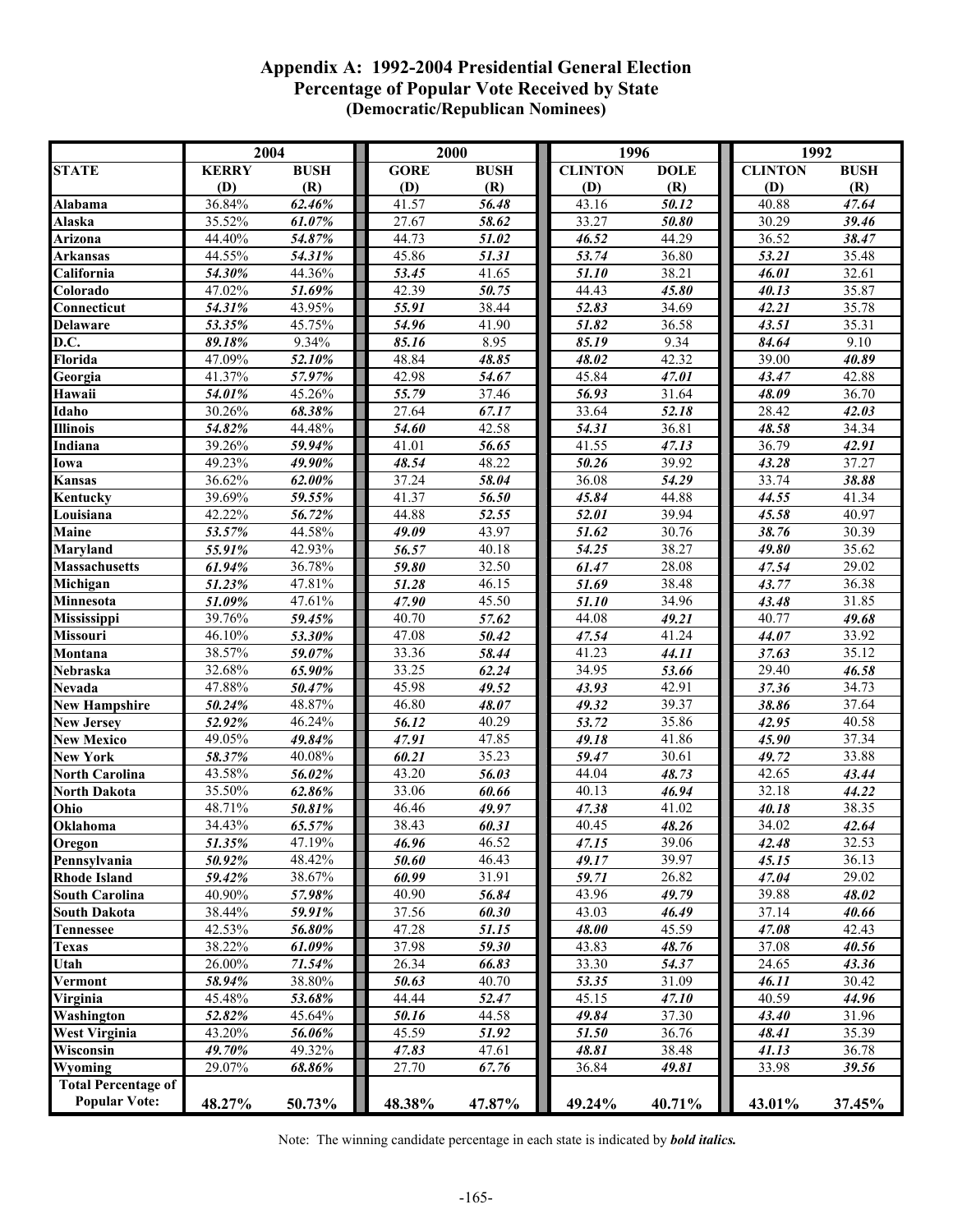## **Appendix B: 1992-2004 Presidential General Election Ranking by State of Popular Vote Percentages (Democratic Nominee)**

|                                        | <b>KERRY 2004</b>                    |                      |                |                              | <b>GORE 2000</b>                           |                | <b>CLINTON 1996</b>      |                                   |                   | <b>CLINTON 1992</b>                 |                                |                |  |
|----------------------------------------|--------------------------------------|----------------------|----------------|------------------------------|--------------------------------------------|----------------|--------------------------|-----------------------------------|-------------------|-------------------------------------|--------------------------------|----------------|--|
|                                        | <b>STATE</b>                         | EV                   | $\frac{0}{0}$  | <b>STATE</b>                 | EV                                         | $\frac{0}{0}$  | <b>STATE</b>             | EV                                | $\frac{0}{0}$     | <b>STATE</b>                        | EV                             | $\frac{0}{0}$  |  |
| $1\vert$                               | DC                                   | W<br>3               | 89.18          | $D.C.*$                      | W<br>3                                     | 85.16          | D.C.                     | W<br>3                            | 85.19             | D.C.                                | W<br>3                         | 84.64          |  |
| $\mathbf{2}$                           | <b>Massachusetts</b>                 | 12<br>W              | 61.94          | <b>Rhode Island</b>          | W<br>$\overline{4}$                        | 60.99          | <b>Massachusetts</b>     | W<br>12                           | 61.47             | Arkansas                            | W<br>6                         | 53.21          |  |
| $\mathbf{3}$                           | <b>Rhode Island</b>                  | W<br>$\overline{4}$  | 59.42          | <b>New York</b>              | 33<br>W                                    | 60.21          | Rhode Island             | W<br>$\overline{4}$               | 59.71             | Maryland                            | W<br>10                        | 49.80          |  |
| $\overline{\mathbf{4}}$                | Vermont                              | W<br>3               | 58.94          | <b>Massachusetts</b>         | W<br>12                                    | 59.80          | <b>New York</b>          | 33<br>W                           | 59.47             | <b>New York</b>                     | W<br>33                        | 49.72          |  |
| 5                                      | <b>New York</b>                      | W<br>31              | 58.37          | Maryland                     | W<br>10                                    | 56.57          | Hawaii                   | W<br>$\overline{4}$               | 56.93             | <b>Illinois</b>                     | W<br>22                        | 48.58          |  |
| 6                                      | Maryland                             | W<br>10              | 55.91          | <b>New Jersey</b>            | 15<br>W                                    | 56.12          | <b>Illinois</b>          | W<br>22                           | 54.31             | <b>West Virginia</b>                | W<br>5                         | 48.41          |  |
| $\overline{7}$                         | <b>Illinois</b>                      | W<br>21              | 54.82          | Connecticut                  | W<br>8                                     | 55.91          | Maryland                 | W<br>10                           | 54.25             | Hawaii                              | $\overline{4}$<br>W            | 48.09          |  |
| 8                                      | Connecticut                          | $\tau$<br>W          | 54.31          | Hawaii                       | W<br>$\overline{4}$                        | 55.79          | Arkansas                 | W<br>6                            | 53.74             | Massachusetts                       | W<br>12                        | 47.54          |  |
| 9                                      | California                           | $\overline{55}$<br>W | 54.30          | <b>Delaware</b>              | $\mathbf{3}$<br>W                          | 54.96          | <b>New Jersey</b>        | W<br>15                           | 53.72             | Tennessee                           | W<br>11                        | 47.08          |  |
| 10                                     | Hawaii                               | W<br>$\overline{4}$  | 54.01          | <b>Illinois</b>              | W<br>22                                    | 54.60          | Vermont                  | W<br>3                            | 53.35             | <b>Rhode Island</b>                 | W<br>$\overline{4}$            | 47.04          |  |
| 11                                     | Maine                                | W<br>$\overline{4}$  | 53.57          | California                   | 54<br>W                                    | 53.45          | Connecticut              | W<br>8                            | 52.83             | Vermont                             | W<br>$\overline{3}$            | 46.11          |  |
| 12                                     | <b>Delaware</b>                      | $\mathfrak z$<br>W   | 53.35          | Michigan                     | 18<br>W                                    | 51.28          | Louisiana                | W<br>9                            | 52.01             | California                          | W<br>54                        | 46.01          |  |
| 13                                     | <b>New Jersey</b>                    | W<br>$\overline{15}$ | 52.92          | Vermont                      | W<br>3                                     | 50.63          | <b>Delaware</b>          | 3<br>W                            | 51.82             | <b>New Mexico</b>                   | W<br>5                         | 45.90          |  |
| 14                                     | Washington                           | W<br>11              | 52.82          | Pennsylvania                 | 23<br>W                                    | 50.60          | Michigan                 | W<br>18                           | 51.69             | Louisiana                           | W<br>9                         | 45.58          |  |
|                                        | 15 Oregon                            | $\tau$<br>W          | 51.35          | Washington                   | W<br>11                                    | 50.16          | Maine                    | W<br>$\overline{4}$               | $\frac{1}{51.62}$ | Pennsylvania                        | W<br>23                        | 45.15          |  |
|                                        | 16 Michigan                          | W<br>17              | 51.23          | Maine                        | W<br>$\overline{4}$                        | 49.09          | <b>West Virginia</b>     | 5<br>W                            | 51.50             | Kentucky                            | W<br>8                         | 44.55          |  |
| 17                                     | Minnesota**                          | W<br>10              | 51.09          | Florida                      | 25                                         | 48.84          | California               | W<br>54                           | 51.10             | Missouri                            | W<br>11                        | 44.07          |  |
| 18                                     | Pennsylvania                         | 21<br>W              | 50.92          | Iowa                         | W<br>$\overline{7}$                        | 48.54          | Minnesota                | W<br>10                           | 51.10             | Michigan                            | W<br>18                        | 43.77          |  |
| 19                                     | <b>New Hampshire</b>                 | W<br>$\overline{4}$  | 50.24          | <b>New Mexico</b>            | W<br>5                                     | 47.91          | Iowa                     | W<br>$\overline{7}$               | 50.26             | <b>Delaware</b>                     | W<br>3                         | 43.51          |  |
| 20                                     | Wisconsin                            | 10<br>W              | 49.70          | Minnesota                    | 10<br>W                                    | 47.90          | Washington               | $\ensuremath{\text{W}}$<br>11     | 49.84             | Minnesota                           | W<br>10                        | 43.48          |  |
| 21                                     | Iowa                                 | $\overline{7}$       | 49.23          | Wisconsin                    | 11<br>W                                    | 47.83          | <b>New Hampshire</b>     | W<br>$\overline{4}$               | 49.32             | Georgia                             | W<br>13                        | 43.47          |  |
| 22                                     | <b>New Mexico</b>                    | 5<br>20              | 49.05          | <b>Tennessee</b>             | 11<br>11                                   | 47.28<br>47.08 | <b>New Mexico</b>        | 5<br>W<br>W<br>$\overline{23}$    | 49.18<br>49.17    | Washington                          | W<br>11<br>W<br>$\overline{7}$ | 43.40<br>43.28 |  |
| $\overline{23}$                        | Ohio                                 |                      | 48.71<br>47.88 | <b>Missouri</b>              | W<br>$\overline{7}$                        |                | Pennsylvania             | W<br>11                           |                   | Iowa                                | W                              |                |  |
| $\overline{24}$                        | Nevada<br>Florida                    | 5<br>27              | 47.09          | Oregon                       | $\overline{4}$                             | 46.96<br>46.80 | Wisconsin                | W<br>25                           | 48.81<br>48.02    | <b>New Jersey</b><br>North Carolina | 15<br>14                       | 42.95<br>42.65 |  |
| 25<br>26                               | Colorado                             | 9                    | 47.02          | <b>New Hampshire</b><br>Ohio | 21                                         | 46.46          | Florida<br>Tennessee     | W<br>11                           | 48.00             | Oregon                              | W<br>$\tau$                    | 42.48          |  |
| 27                                     | <b>Missouri</b>                      | 11                   | 46.10          | <b>Nevada</b>                | $\overline{4}$                             | 45.98          | Missouri                 | W<br>11                           | 47.54             | Connecticut                         | $\,$ 8 $\,$<br>W               | 42.21          |  |
| ${\bf 28}$                             | Virginia                             | 13                   | 45.48          | Arkansas                     | 6                                          | 45.86          | Ohio                     | W<br>21                           | 47.38             | Wisconsin                           | W<br>11                        | 41.13          |  |
| $\overline{29}$                        | <b>Arkansas</b>                      | 6                    | 44.55          | <b>West Virginia</b>         | 5                                          | 45.59          | Oregon                   | W<br>$\overline{7}$               | 47.15             | Alabama                             | 9                              | 40.88          |  |
| 30                                     | Arizona                              | 10                   | 44.40          | Louisiana                    | 9                                          | 44.88          | Arizona                  | W<br>8                            | 46.52             | Mississippi                         | $\overline{7}$                 | 40.77          |  |
| 31                                     | <b>North Carolina</b>                | 15                   | 43.58          | Arizona                      | 8                                          | 44.73          | Georgia                  | 13                                | 45.84             | Virginia                            | 13                             | 40.59          |  |
| $\overline{32}$                        | <b>West Virginia</b>                 | 5                    | 43.20          | Virginia                     | 13                                         | 44.44          | Kentucky                 | 8<br>W                            | 45.84             | Ohio                                | W<br>21                        | 40.18          |  |
| 33                                     | <b>Tennessee</b>                     | 11                   | 42.53          | <b>North Carolina</b>        | 14                                         | 43.20          | Virginia                 | 13                                | 45.15             | Colorado                            | W<br>8                         | 40.13          |  |
| 34                                     | Louisiana                            | 9                    | 42.22          | Georgia                      | 13                                         | 42.98          | Colorado                 | 8                                 | 44.43             | <b>South Carolina</b>               | 8                              | 39.88          |  |
| $\overline{35}$                        | Georgia                              | 15                   | 41.37          | Colorado                     | 8                                          | 42.39          | <b>Mississippi</b>       | $\overline{7}$                    | 44.08             | Florida                             | 25                             | 39.00          |  |
|                                        | 36 South Carolina                    | 8                    | 40.90          | <b>Alabama</b>               | 9                                          | 41.57          | North Carolina           | 14                                | 44.04             | <b>New Hampshire</b>                | W<br>$\overline{4}$            | 38.86          |  |
| 37                                     | <b>Mississippi</b>                   | 6                    | 39.76          | Kentucky                     | 8                                          | 41.37          | <b>South Carolina</b>    | 8                                 | 43.96             | Maine                               | $\overline{4}$<br>W            | 38.76          |  |
| 38                                     | Kentucky                             | 8                    | 39.69          | Indiana                      | 12                                         | 41.01          | Nevada                   | W<br>$\overline{4}$               | 43.93             | Montana                             | $\overline{W}$<br>3            | 37.63          |  |
| 39                                     | Indiana                              | 11                   | 39.26          | <b>South Carolina</b>        | 8                                          | 40.90          | <b>Texas</b>             | 32                                | 43.83             | Nevada                              | $\overline{4}$<br>W            | 37.36          |  |
| 40                                     | Montana                              | 3                    | 38.57          | Mississippi                  | $\overline{7}$                             | 40.70          | Alabama                  | 9                                 | 43.16             | South Dakota                        | $\overline{3}$                 | 37.14          |  |
| 41                                     | <b>South Dakota</b>                  | 3                    | 38.44          | Oklahoma                     | 8                                          | 38.43          | South Dakota             | 3                                 | 43.03             | Texas                               | 32                             | 37.08          |  |
| 42                                     | <b>Texas</b>                         | 34<br>$\overline{9}$ | 38.22          | <b>Texas</b>                 | $\overline{32}$<br>$\overline{\mathbf{3}}$ | 37.98          | Indiana                  | $\overline{12}$<br>$\overline{3}$ | 41.55             | Indiana                             | 12                             | 36.79          |  |
|                                        | 43 Alabama<br>44 Kansas              |                      |                | 36.84 South Dakota           |                                            | 37.56          | Montana                  |                                   | 41.23             | Arizona                             | $\,$ 8 $\,$                    | 36.52          |  |
|                                        | 45 Alaska                            | 6<br>3               | 36.62<br>35.52 | Kansas<br>Montana            | 6<br>3                                     | 37.24<br>33.36 | Oklahoma<br>North Dakota | 8<br>3                            | 40.45<br>40.13    | Oklahoma<br>Wyoming                 | 8<br>3                         | 34.02<br>33.98 |  |
|                                        | <b>46 North Dakota</b>               | 3                    | 35.50          | Nebraska                     | 5                                          | 33.25          | Wyoming                  | 3                                 | 36.84             | Kansas                              | 6                              | 33.74          |  |
|                                        | 47 Oklahoma                          | 7                    | 34.43          | North Dakota                 | 3                                          | 33.06          | Kansas                   | 6                                 | 36.08             | North Dakota                        | 3                              | 32.18          |  |
|                                        | 48 Nebraska                          | 5                    | 32.68          | Wyoming                      | 3                                          | 27.70          | Nebraska                 | 5                                 | 34.95             | Alaska                              | 3                              | 30.29          |  |
|                                        | 49 Idaho                             | $\overline{4}$       | 30.26          | Alaska                       | 3                                          | 27.67          | Idaho                    | $\overline{4}$                    | 33.64             | Nebraska                            | 5                              | 29.40          |  |
|                                        | 50 Wyoming                           | $\mathfrak{Z}$       | 29.07          | Idaho                        | $\overline{4}$                             | 27.64          | Utah                     | 5                                 | 33.30             | Idaho                               | $\overline{4}$                 | 28.42          |  |
|                                        | 51 Utah                              | 5                    | 26.00          | Utah                         | 5                                          | 26.34          | <b>Alaska</b>            | 3                                 | 33.27             | Utah                                | 5                              | 24.65          |  |
|                                        | <b>Total Electoral Votes:</b><br>251 |                      |                |                              |                                            | 266            |                          |                                   | 379               |                                     |                                | 370            |  |
| <b>Total Popular Vote %:</b><br>48.27% |                                      |                      |                |                              |                                            | 48.38%         |                          |                                   | 49.24%            |                                     |                                | 43.01%         |  |

**Notes:** 

1. W = Winning Candidate (For That State).<br>2. EV = Total Possible Electoral Votes Per S 2. EV = Total Possible Electoral Votes Per State. (Note that the number of electoral votes in several states changed as a result of the U.S. Censuses conducted in 1990 and 2000.)

3. Total Electoral Vote = 538; Total Electoral Vote Needed to Elect = 270.

\* In the District of Columbia, one of the three electoral votes was an abstention (2000).

\*\* In Minnesota, one of the ten electoral votes was cast for John Edwards (2004).